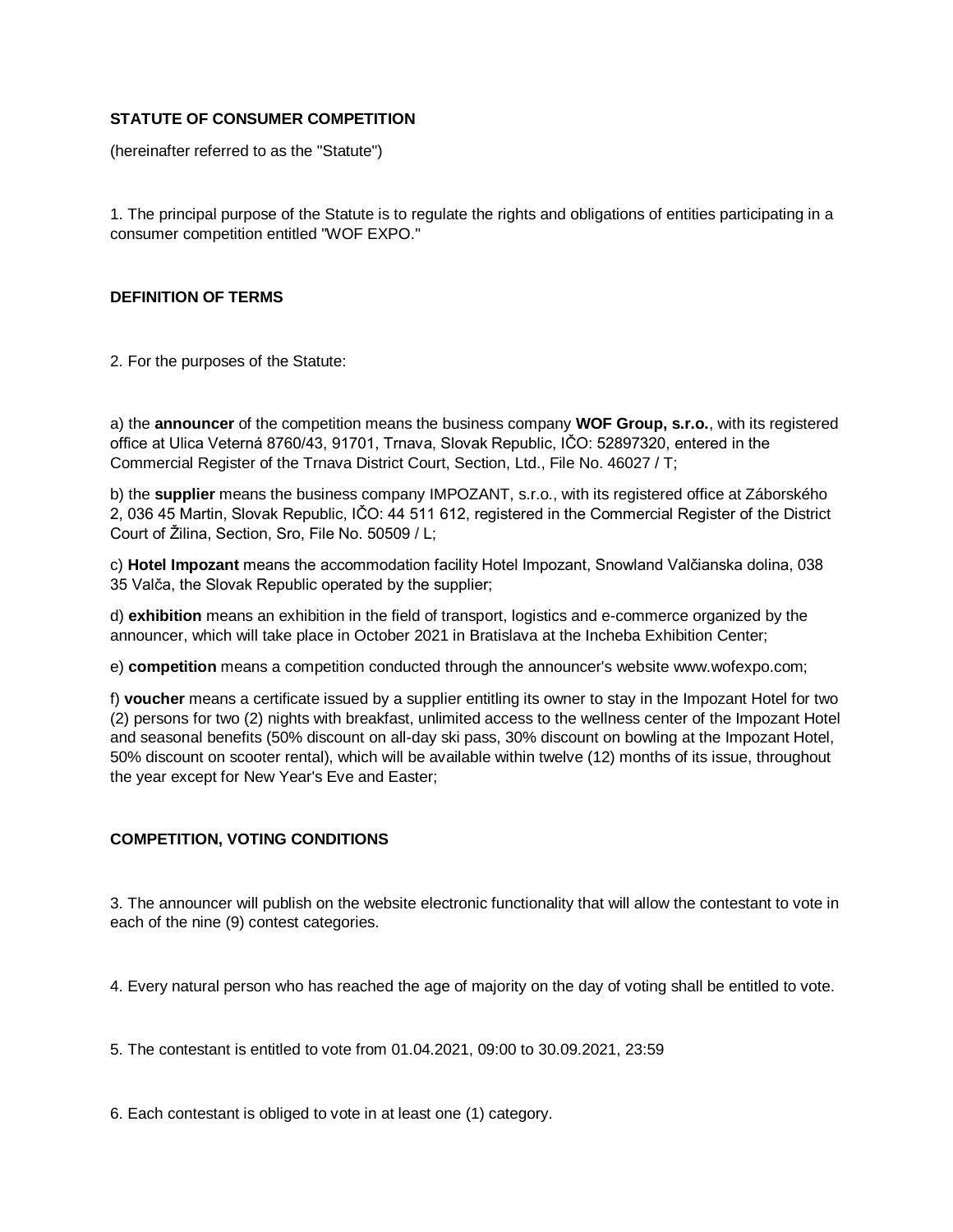7. A voting of a contestant in one (1) competition category shall constitute one (1) participation of the contestant in the competition. The total number of participations of each contestant depends on the number of votes of that contestant.

8. The winner of each category will be determined by drawing lots during the WOF Awards Gala on 07.10.2021 during the exhibition.

9. The draw shall take place in a way that the announcer:

(a) places all the participations of all the contestant in a common pool; and following

(b) draws eight winners from the common pool;

10. The winner will receive a prize, which is a voucher.

11. A contestant can become a winner at most once. If the contestant becomes the winner for the second time, the last victory will not be taken into account, and the announcer is obliged to continue the draw. With the first victory of the same contestant, the right of this contestant to further participate in the draw expires, and his other possible victories are not taken into account.

12. The announcer is obliged to publish the results of the draw on the website in the structure: name, surname and residence in the range of municipality.

13. The announcer is obliged to deliver the voucher in the electronic form to the winner within two (2) weeks of the draw.

14. If the value of the prize won by the contestant exceeds the value stipulated by a generally binding legal regulation, the contestant is obliged to fulfill his obligations specified by tax regulations in a timely and proper manner.

15. Prize cannot be claimed, exchange of prize for money or other non-monetary performance is excluded.

16. The announcer and the supplier are obliged to take the necessary actions and take appropriate measures to ensure that any person, being as of the day of the competition commencement in any relationship with the announcer or the supplier, refrains from any activity as a result of which he/she would obtain or could obtain an unjustified competitive advantage.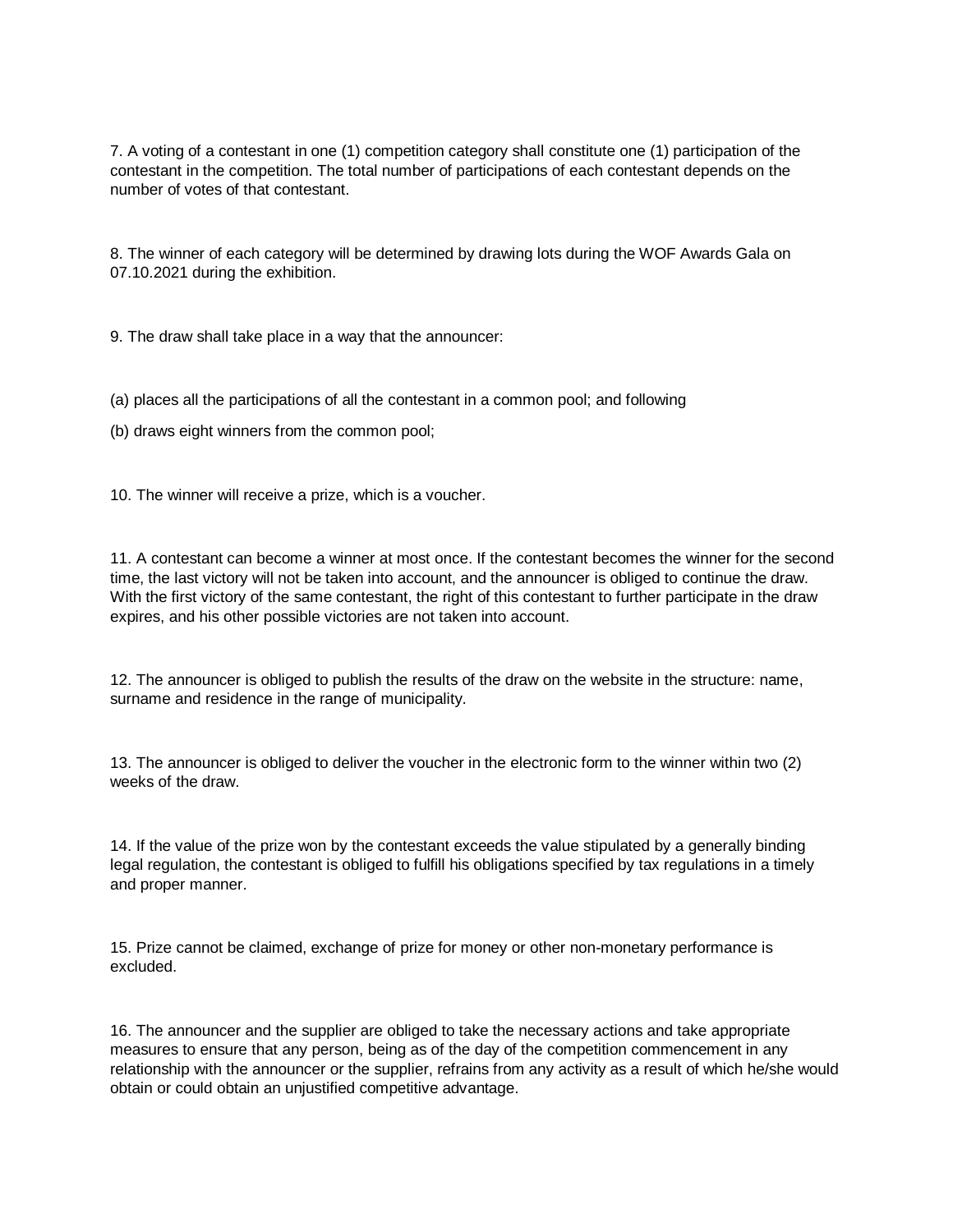17. In case of discrepancy between the information given in the media or advertisements promoting the competition and the provisions of the Statute, the provisions of the Statute shall prevail.

18. The rights and obligations from the voucher may be transferred to a third party only based on a written agreement between the announcer and the contestant (winner).

19. The announcer is not responsible for:

a) possible claims of the contestant (winner) arising from the rights related to the voucher.

b) costs of the contestant incurred by the title of participation in the competition;

20. The announcer reserves the right to:

- a) extend, shorten, suspend or cancel the competition or change its rules at any time without giving any reasons or providing compensation;
- b) change the number and type of prizes provided to the competition.

21. The conditions of the competition are changed by publishing a new version of the Statute on the website. A contestant who does not agree with the change of the Statute has the right to withdraw from the competition within seven (7) days from the publication of the change of the Statute on the website. Withdrawal from the competition is made by a written notice of the contestant sent electronically to [marketing@wofexpo.com](mailto:marketing@wofexpo.com) . Withdrawal from the competition terminates all participations of the contestant who withdrew from the competition.

22. The realization of the competition is directly related to the exhibition and the draw, which will take place during the gala evening at the WOF Awards Gala. The contestant acknowledges that if circumstances of an objective nature arise based on which it can reasonably be expected to threaten the exhibition (eg epidemic, anti-epidemiological measures, restrictions on the movement of persons, restrictions on organizing mass events, etc.) the announcer is entitled to decide to change the conditions of the competition or to cancel the competition, without providing any remedy.

# **PRIVACY, DATA PROTECTION**

23. In connection with the competition, the announcer will process the personal data of each: